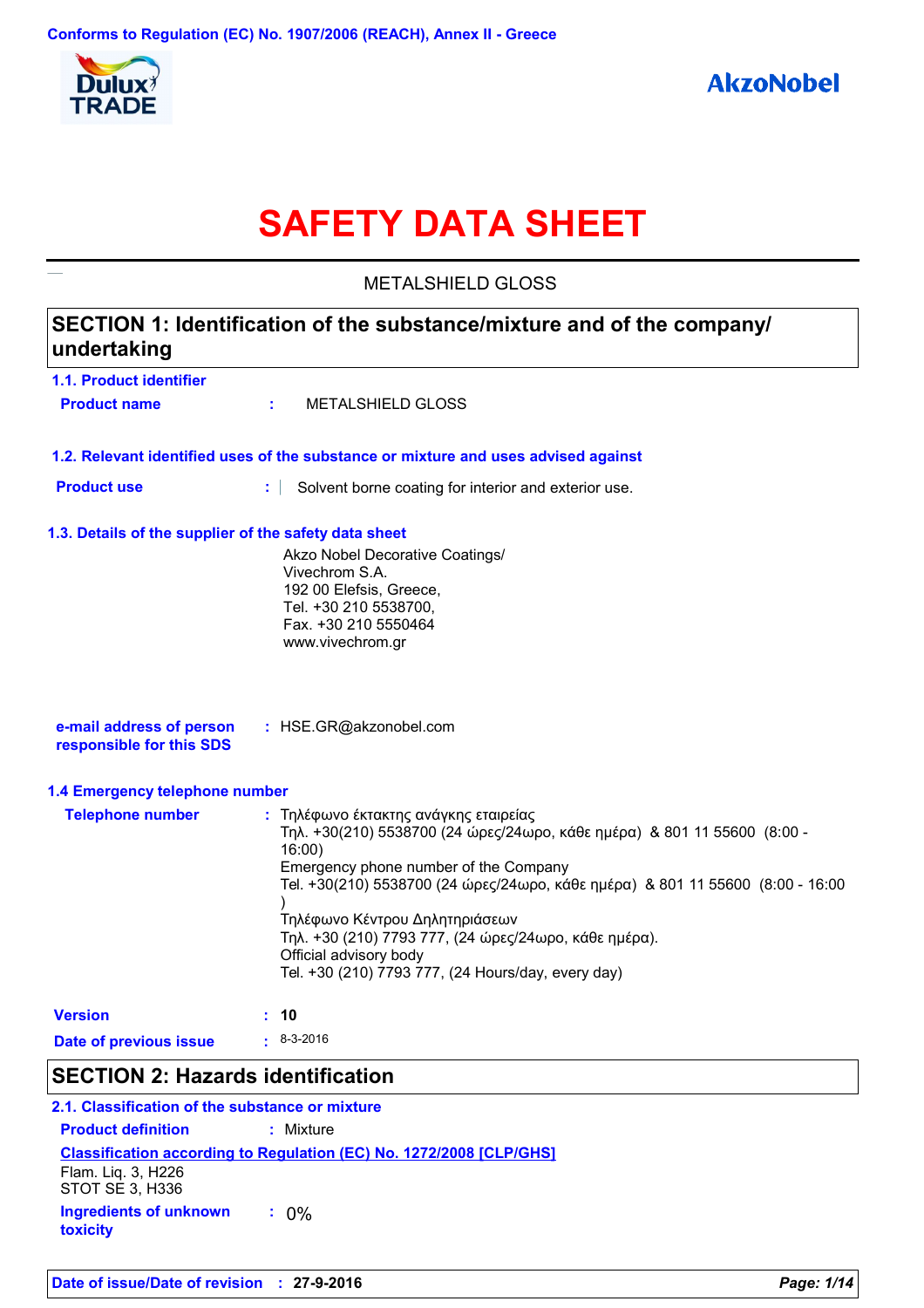# **SECTION 2: Hazards identification**

**Ingredients of unknown ecotoxicity :** 0%

See Section 11 for more detailed information on health effects and symptoms. See Section 16 for the full text of the H statements declared above.

### **2.2. Label elements**

**Hazard pictograms :**



| <b>Signal word</b>                                                                                                                                              | $:$ Warning                                                                                                                                                                                                |
|-----------------------------------------------------------------------------------------------------------------------------------------------------------------|------------------------------------------------------------------------------------------------------------------------------------------------------------------------------------------------------------|
| <b>Hazard statements</b>                                                                                                                                        | : H226 - Flammable liquid and vapour.<br>H336 - May cause drowsiness or dizziness.                                                                                                                         |
| <b>Precautionary statements</b>                                                                                                                                 |                                                                                                                                                                                                            |
| <b>General</b>                                                                                                                                                  | : P102 - Keep out of reach of children.<br>P101 - If medical advice is needed, have product container or label at hand.                                                                                    |
| <b>Prevention</b>                                                                                                                                               | : P210 - Keep away from heat, hot surfaces, sparks, open flames and other ignition<br>sources. No smoking.<br>P233 - Keep container tightly closed.<br>P262 - Do not get in eyes, on skin, or on clothing. |
| <b>Response</b>                                                                                                                                                 | P304 + P340 - IF INHALED: Remove person to fresh air and keep comfortable for<br>breathing.<br>P312 - Call a POISON CENTER or doctor if you feel unwell.                                                   |
| <b>Storage</b>                                                                                                                                                  | P235 - Keep cool.                                                                                                                                                                                          |
| <b>Disposal</b>                                                                                                                                                 | : P501 - Dispose of contents and container in accordance with all local, regional,<br>national or international regulations.                                                                               |
| <b>Hazardous ingredients</b>                                                                                                                                    | : Hydrocarbons, C9-C11, n-alkanes, isoalkanes, cyclics, < 2% aromatics                                                                                                                                     |
| <b>Supplemental label</b><br>elements                                                                                                                           | : Contains 2-butanone oxime. May produce an allergic reaction. Repeated exposure<br>may cause skin dryness or cracking.                                                                                    |
| <b>Annex XVII - Restrictions</b><br>on the manufacture,<br>placing on the market and<br>use of certain dangerous<br>substances, mixtures and<br><b>articles</b> | : Not applicable.                                                                                                                                                                                          |
| <b>Special packaging requirements</b>                                                                                                                           |                                                                                                                                                                                                            |
| <b>Containers to be fitted</b><br>with child-resistant<br>fastenings                                                                                            | : Not applicable.                                                                                                                                                                                          |
| <b>Tactile warning of danger</b>                                                                                                                                | : Not applicable.                                                                                                                                                                                          |
| 2.3. Other hazards                                                                                                                                              |                                                                                                                                                                                                            |
| Other hazards which do<br>not result in classification                                                                                                          | : None known.                                                                                                                                                                                              |
| OFATIAN 0. A                                                                                                                                                    | $14! \times 16! \times 2 \times 16! \times 16! \times 16!$<br>وللتمريح المتمرم ومتراد                                                                                                                      |

# **SECTION 3: Composition/information on ingredients**

**3.2 Mixtures :** Mixture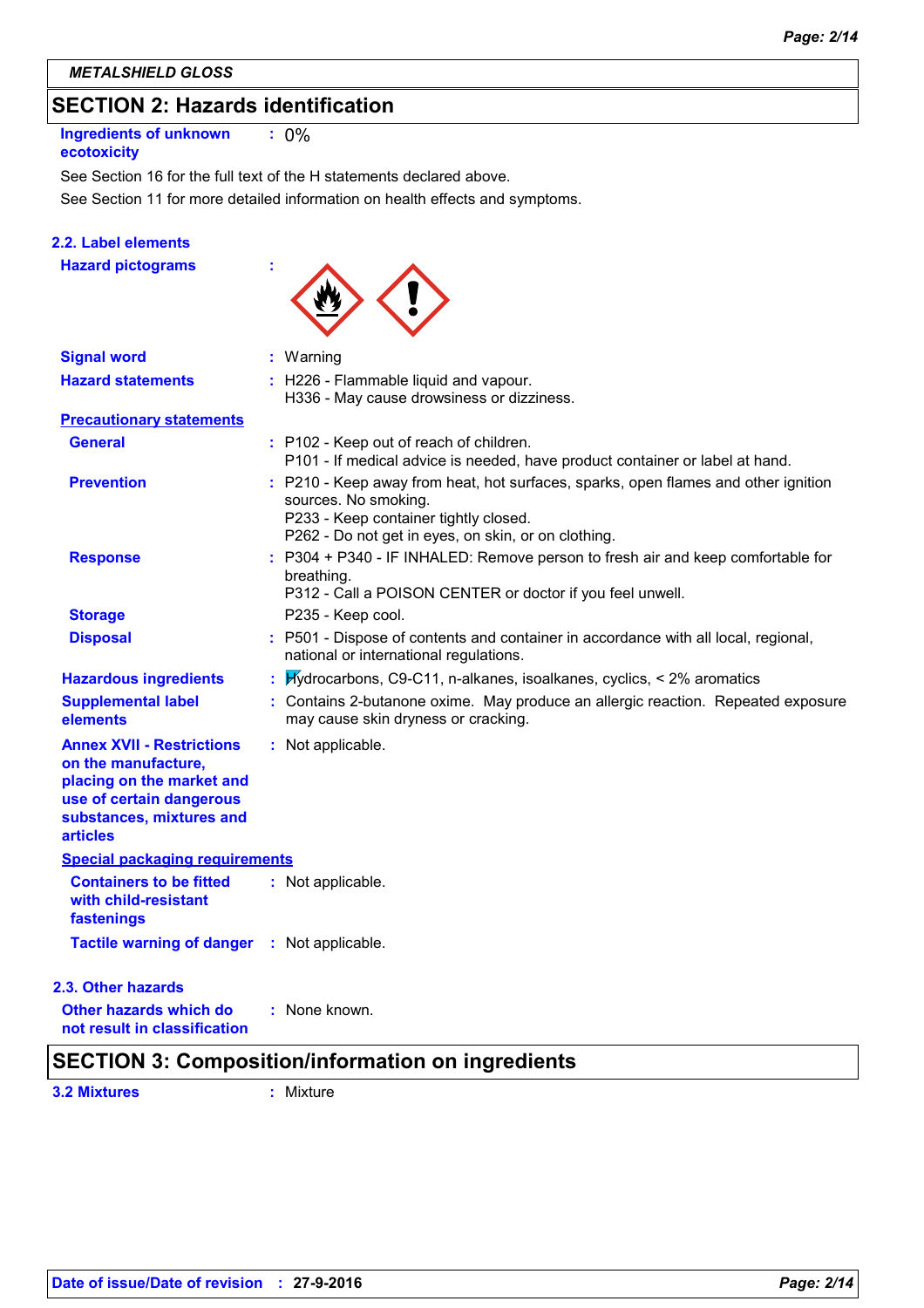### *METALSHIELD GLOSS*

# **SECTION 3: Composition/information on ingredients**

|                                                                                   |                              |              | <b>Classification</b>                                                   |             |
|-----------------------------------------------------------------------------------|------------------------------|--------------|-------------------------------------------------------------------------|-------------|
| <b>Product/ingredient name</b>                                                    | <b>Identifiers</b>           | $%$ (w/w)    | <b>Regulation (EC) No. 1272/2008</b><br>[CLP]                           | <b>Type</b> |
| Hydrocarbons, C9-C11, n-<br>alkanes, isoalkanes, cyclics,<br>$<$ 2% aromatics     | REACH#:<br>01-2119463258-33  | ≥25 - <50    | Flam. Liq. 3, H226                                                      | $[1]$       |
|                                                                                   | EC: 919-857-5                |              | STOT SE 3, H336<br>Asp. Tox. 1, H304<br><b>EUH066</b>                   |             |
| Hydrocarbons, C10-C13, n-<br>alkanes, isoalkanes, cyclics,<br>$\leq$ 2% aromatics | REACH #:<br>01-2119457273-39 | $≥0.5 - < 1$ | Asp. Tox. 1, H304                                                       | $[1]$       |
|                                                                                   | EC: 918-481-9                |              | EUH066                                                                  |             |
| 2-butanone oxime                                                                  | REACH#:<br>01-2119539477-28  | $≥0.3 - 1$   | Acute Tox. 4, H312                                                      | $[1]$       |
|                                                                                   | $EC: 202-496-6$              |              | Eye Dam. 1, H318                                                        |             |
|                                                                                   | CAS: 96-29-7                 |              | Skin Sens. 1, H317                                                      |             |
|                                                                                   | Index:<br>616-014-00-0       |              | Carc. 2, H351                                                           |             |
|                                                                                   |                              |              | See Section 16 for the full text of the H<br>statements declared above. |             |

There are no additional ingredients present which, within the current knowledge of the supplier and in the concentrations applicable, are classified as hazardous to health or the environment, are PBTs, vPvBs or Substances of equivalent concern, or have been assigned a workplace exposure limit and hence require reporting in this section.

Type

[1] Substance classified with a health or environmental hazard

[2] Substance with a workplace exposure limit

[3] Substance meets the criteria for PBT according to Regulation (EC) No. 1907/2006, Annex XIII

[4] Substance meets the criteria for vPvB according to Regulation (EC) No. 1907/2006, Annex XIII

[5] Substance of equivalent concern

Occupational exposure limits, if available, are listed in Section 8.

### **SECTION 4: First aid measures**

| 4.1. Description of first aid measures |                                                                                                                                                                                                                                                                                                                         |
|----------------------------------------|-------------------------------------------------------------------------------------------------------------------------------------------------------------------------------------------------------------------------------------------------------------------------------------------------------------------------|
| <b>General</b>                         | : In all cases of doubt, or when symptoms persist, seek medical attention. Never give<br>anything by mouth to an unconscious person. If unconscious, place in recovery<br>position and seek medical advice.                                                                                                             |
| <b>Eye contact</b>                     | : Remove contact lenses, irrigate copiously with clean, fresh water, holding the<br>eyelids apart for at least 10 minutes and seek immediate medical advice.                                                                                                                                                            |
| <b>Inhalation</b>                      | : Remove to fresh air. Keep person warm and at rest. If not breathing, if breathing is<br>irregular or if respiratory arrest occurs, provide artificial respiration or oxygen by<br>trained personnel.                                                                                                                  |
| <b>Skin contact</b>                    | : Remove contaminated clothing and shoes. Wash skin thoroughly with soap and<br>water or use recognised skin cleanser. Do NOT use solvents or thinners.                                                                                                                                                                 |
| <b>Ingestion</b>                       | : If swallowed, seek medical advice immediately and show the container or label.<br>Keep person warm and at rest. Do NOT induce vomiting.                                                                                                                                                                               |
| <b>Protection of first-aiders</b>      | : No action shall be taken involving any personal risk or without suitable training. If it<br>is suspected that fumes are still present, the rescuer should wear an appropriate<br>mask or self-contained breathing apparatus. It may be dangerous to the person<br>providing aid to give mouth-to-mouth resuscitation. |

### **4.2. Most important symptoms and effects, both acute and delayed**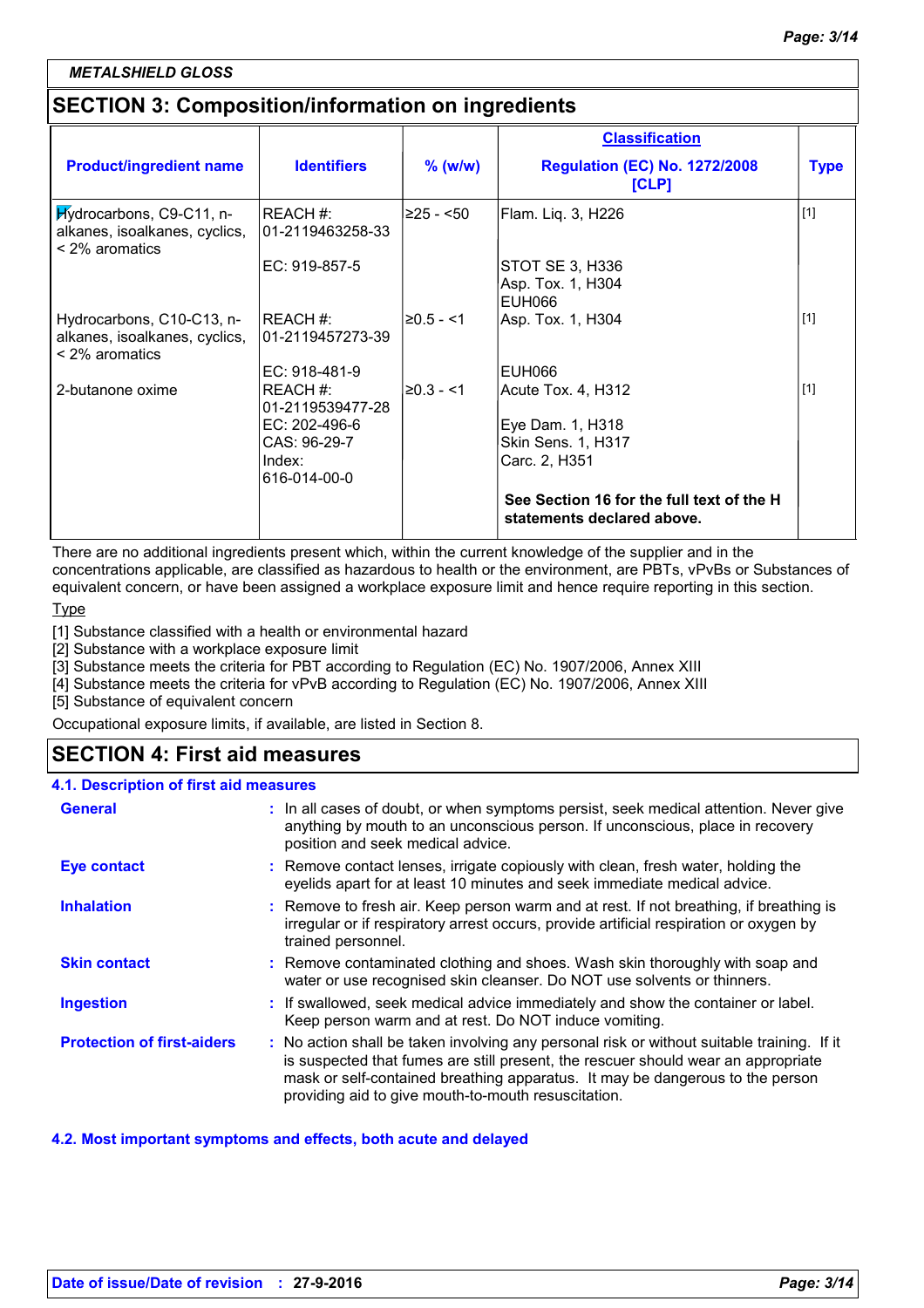### **SECTION 4: First aid measures**

There are no data available on the mixture itself. The mixture has been assessed following the conventional method of the CLP Regulation (EC) No 1272/2008 and is classified for toxicological properties accordingly. See Sections 2 and 3 for details.

Exposure to component solvent vapour concentrations in excess of the stated occupational exposure limit may result in adverse health effects such as mucous membrane and respiratory system irritation and adverse effects on the kidneys, liver and central nervous system. Symptoms and signs include headache, dizziness, fatigue, muscular weakness, drowsiness and, in extreme cases, loss of consciousness.

Solvents may cause some of the above effects by absorption through the skin. Repeated or prolonged contact with the mixture may cause removal of natural fat from the skin, resulting in non-allergic contact dermatitis and absorption through the skin.

If splashed in the eyes, the liquid may cause irritation and reversible damage.

Ingestion may cause nausea, diarrhea and vomiting.

This takes into account, where known, delayed and immediate effects and also chronic effects of components from short-term and long-term exposure by oral, inhalation and dermal routes of exposure and eye contact.

Contains 2-butanone oxime. May produce an allergic reaction.

#### **4.3. Indication of any immediate medical attention and special treatment needed**

| <b>Notes to physician</b>  | : Treat symptomatically. Contact poison treatment specialist immediately if large<br>quantities have been ingested or inhaled. |
|----------------------------|--------------------------------------------------------------------------------------------------------------------------------|
| <b>Specific treatments</b> | No specific treatment.                                                                                                         |

See toxicological information (Section 11)

### **SECTION 5: Firefighting measures**

| 5.1. Extinguishing media                                 |                                                                                                                              |
|----------------------------------------------------------|------------------------------------------------------------------------------------------------------------------------------|
| <b>Suitable extinguishing</b><br>media                   | : Recommended: alcohol-resistant foam, $CO2$ , powders, water spray.                                                         |
| <b>Unsuitable extinguishing</b><br>media                 | : Do not use water jet.                                                                                                      |
|                                                          | 5.2. Special hazards arising from the substance or mixture                                                                   |
| <b>Hazards from the</b><br>substance or mixture          | : Fire will produce dense black smoke. Exposure to decomposition products may<br>cause a health hazard.                      |
| <b>Hazardous thermal</b><br>decomposition products       | : Decomposition products may include the following materials: carbon monoxide,<br>carbon dioxide, smoke, oxides of nitrogen. |
| 5.3. Advice for firefighters                             |                                                                                                                              |
| <b>Special protective actions</b><br>for fire-fighters   | : Cool closed containers exposed to fire with water. Do not release runoff from fire to<br>drains or watercourses.           |
| <b>Special protective</b><br>equipment for fire-fighters | : Appropriate breathing apparatus may be required.                                                                           |

### **SECTION 6: Accidental release measures**

| 6.1. Personal precautions, protective equipment and emergency procedures |     |                                                                                                                                                                                                                 |  |  |
|--------------------------------------------------------------------------|-----|-----------------------------------------------------------------------------------------------------------------------------------------------------------------------------------------------------------------|--|--|
| For non-emergency<br>personnel                                           |     | : Exclude sources of ignition and ventilate the area. Avoid breathing vapour or mist.<br>Refer to protective measures listed in sections 7 and 8.                                                               |  |  |
| For emergency responders                                                 | -11 | If specialised clothing is required to deal with the spillage, take note of any<br>information in Section 8 on suitable and unsuitable materials. See also the<br>information in "For non-emergency personnel". |  |  |
| <b>6.2. Environmental</b><br>precautions                                 |     | : Do not allow to enter drains or watercourses. If the product contaminates lakes,<br>rivers, or sewers, inform the appropriate authorities in accordance with local<br>regulations.                            |  |  |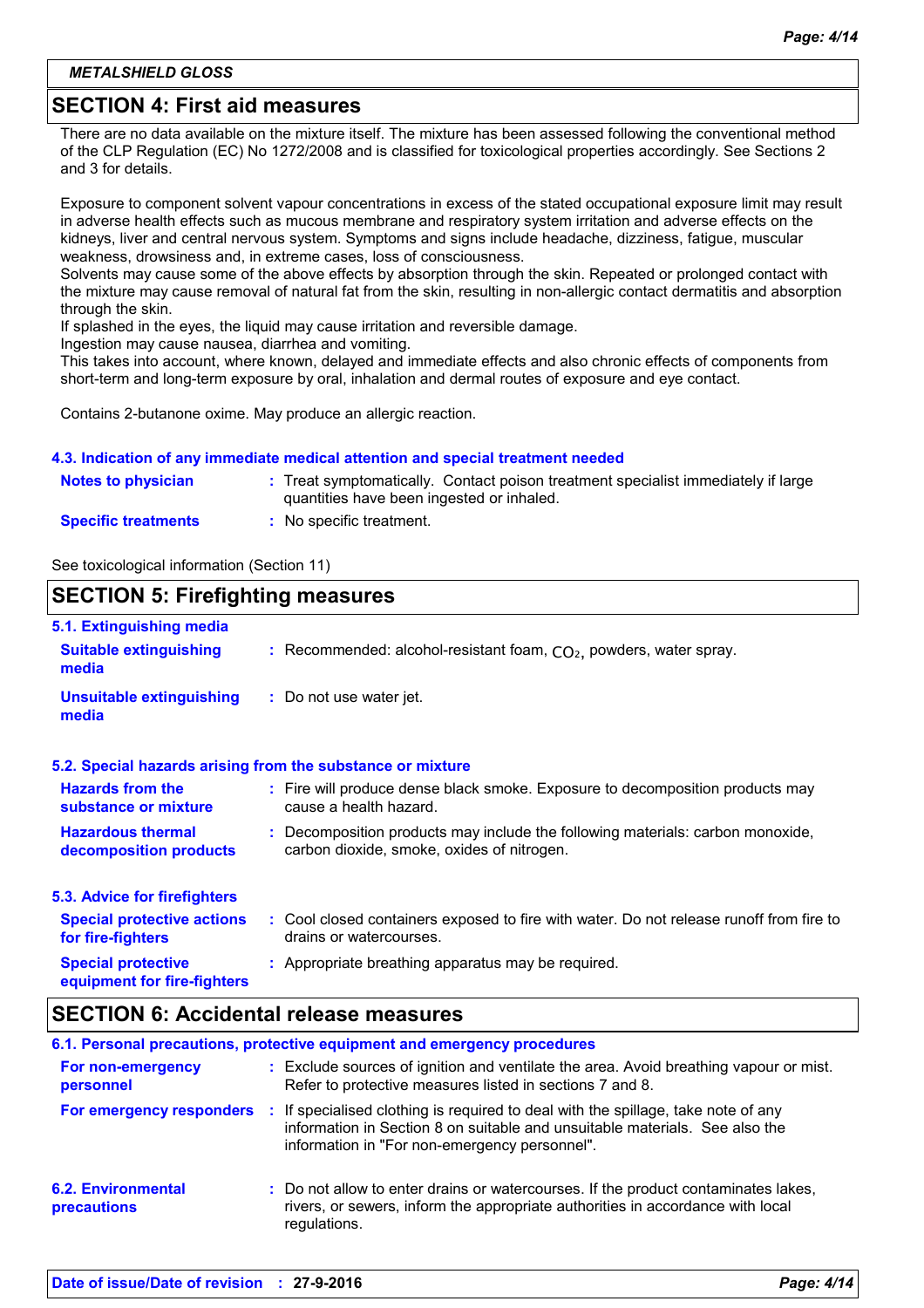### **SECTION 6: Accidental release measures**

| 6.3. Methods and material<br>for containment and<br>cleaning up | : Contain and collect spillage with non-combustible, absorbent material e.g. sand,<br>earth, vermiculite or diatomaceous earth and place in container for disposal<br>according to local regulations (see Section 13). Preferably clean with a detergent.<br>Avoid using solvents. |
|-----------------------------------------------------------------|------------------------------------------------------------------------------------------------------------------------------------------------------------------------------------------------------------------------------------------------------------------------------------|
| 6.4. Reference to other<br><b>sections</b>                      | : See Section 1 for emergency contact information.<br>See Section 8 for information on appropriate personal protective equipment.<br>See Section 13 for additional waste treatment information.                                                                                    |

### **SECTION 7: Handling and storage**

The information in this section contains generic advice and guidance. The list of Identified Uses in Section 1 should be consulted for any available use-specific information provided in the Exposure Scenario(s).

| <b>7.1 Precautions for safe</b><br>handling | : Prevent the creation of flammable or explosive concentrations of vapours in air and<br>avoid vapour concentrations higher than the occupational exposure limits.<br>In addition, the product should only be used in areas from which all naked lights and<br>other sources of ignition have been excluded. Electrical equipment should be<br>protected to the appropriate standard.<br>Mixture may charge electrostatically: always use earthing leads when transferring<br>from one container to another.<br>Operators should wear antistatic footwear and clothing and floors should be of the<br>conducting type.<br>Keep away from heat, sparks and flame. No sparking tools should be used.<br>Avoid contact with skin and eyes. Avoid the inhalation of dust, particulates, spray or<br>mist arising from the application of this mixture. Avoid inhalation of dust from<br>sanding.<br>Eating, drinking and smoking should be prohibited in areas where this material is<br>handled, stored and processed.<br>Put on appropriate personal protective equipment (see Section 8).<br>Never use pressure to empty. Container is not a pressure vessel.<br>Always keep in containers made from the same material as the original one.<br>Comply with the health and safety at work laws.<br>Do not allow to enter drains or watercourses.<br>Information on fire and explosion protection<br>Vapours are heavier than air and may spread along floors. Vapours may form<br>explosive mixtures with air. |
|---------------------------------------------|--------------------------------------------------------------------------------------------------------------------------------------------------------------------------------------------------------------------------------------------------------------------------------------------------------------------------------------------------------------------------------------------------------------------------------------------------------------------------------------------------------------------------------------------------------------------------------------------------------------------------------------------------------------------------------------------------------------------------------------------------------------------------------------------------------------------------------------------------------------------------------------------------------------------------------------------------------------------------------------------------------------------------------------------------------------------------------------------------------------------------------------------------------------------------------------------------------------------------------------------------------------------------------------------------------------------------------------------------------------------------------------------------------------------------------------------------------------------------------------------------------------|
|---------------------------------------------|--------------------------------------------------------------------------------------------------------------------------------------------------------------------------------------------------------------------------------------------------------------------------------------------------------------------------------------------------------------------------------------------------------------------------------------------------------------------------------------------------------------------------------------------------------------------------------------------------------------------------------------------------------------------------------------------------------------------------------------------------------------------------------------------------------------------------------------------------------------------------------------------------------------------------------------------------------------------------------------------------------------------------------------------------------------------------------------------------------------------------------------------------------------------------------------------------------------------------------------------------------------------------------------------------------------------------------------------------------------------------------------------------------------------------------------------------------------------------------------------------------------|

### **7.2 Conditions for safe storage, including any incompatibilities**

Store in accordance with local regulations.

#### **Notes on joint storage**

Keep away from: oxidising agents, strong alkalis, strong acids.

### **Additional information on storage conditions**

Observe label precautions. Store in a dry, cool and well-ventilated area. Keep away from heat and direct sunlight. Keep away from sources of ignition. No smoking. Prevent unauthorised access. Containers that have been opened must be carefully resealed and kept upright to prevent leakage.

### **Seveso Directive - Reporting thresholds (in tonnes)**

#### **Danger criteria**

| <b>Category</b>                                                    | Notification and MAPP Safety report threshold<br>threshold |       |
|--------------------------------------------------------------------|------------------------------------------------------------|-------|
| <b>P5c: Flammable liquids 2 and 3 not falling under P5a or P5b</b> | 5000                                                       | 50000 |
| $ C6:$ Flammable $(R10)$                                           | 5000                                                       | 50000 |

#### **7.3 Specific end use(s)**

#### **Recommendations :**

: Not available.

### **Industrial sector specific : solutions**

: Not available.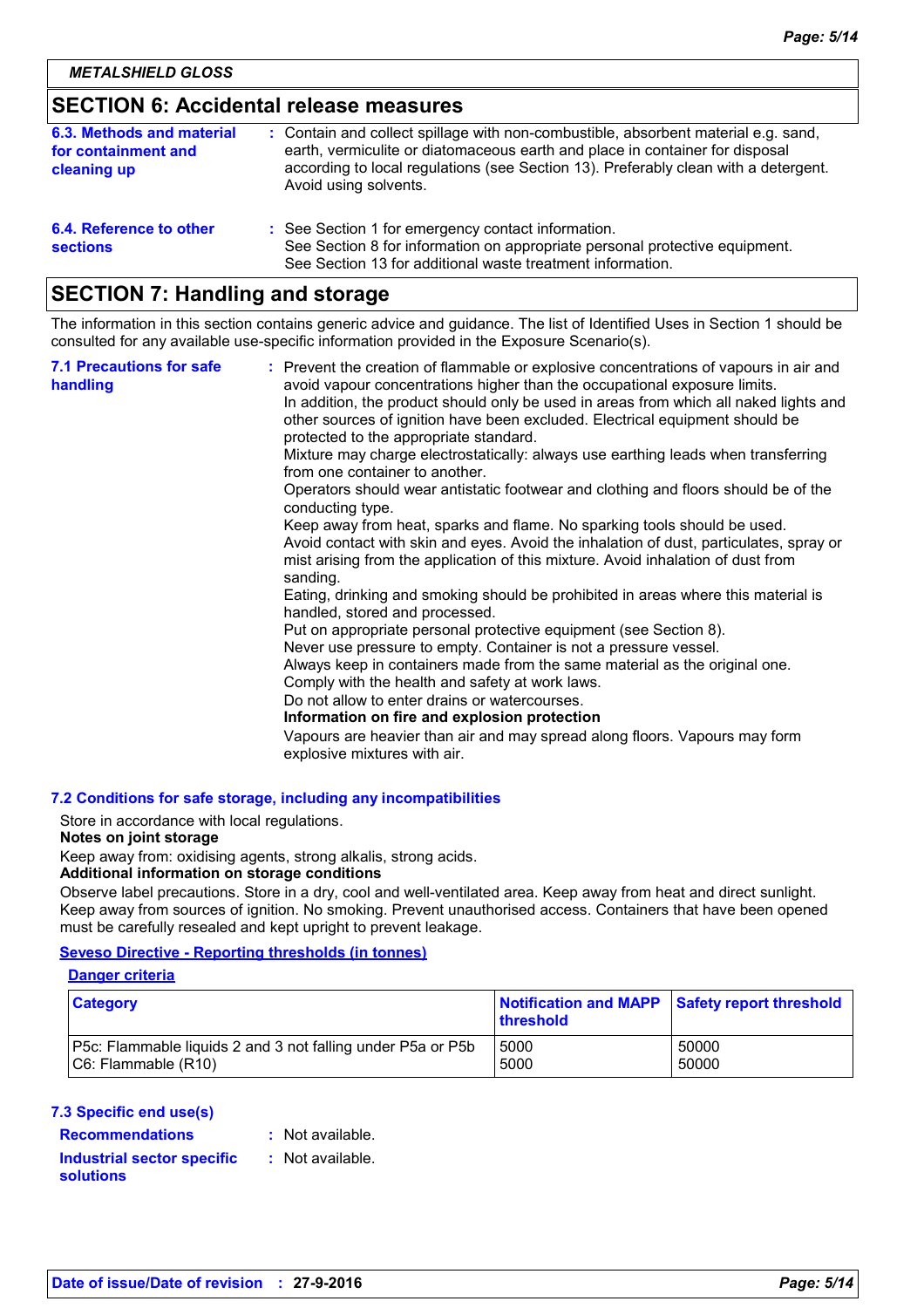### **SECTION 8: Exposure controls/personal protection**

The information in this section contains generic advice and guidance. Information is provided based on typical anticipated uses of the product. Additional measures might be required for bulk handling or other uses that could significantly increase worker exposure or environmental releases.

#### **8.1 Control parameters**

#### **Occupational exposure limits**

No exposure limit value known.

**Recommended monitoring procedures :** If this product contains ingredients with exposure limits, personal, workplace atmosphere or biological monitoring may be required to determine the effectiveness of the ventilation or other control measures and/or the necessity to use respiratory protective equipment. Reference should be made to monitoring standards, such as the following: European Standard EN 689 (Workplace atmospheres - Guidance for the assessment of exposure by inhalation to chemical agents for comparison with limit values and measurement strategy) European Standard EN 14042 (Workplace atmospheres - Guide for the application and use of procedures for the assessment of exposure to chemical and biological agents) European Standard EN 482 (Workplace atmospheres - General requirements for the performance of procedures for the measurement of chemical agents) Reference to national guidance documents for methods for the determination of hazardous substances will also be required.

#### **DNELs/DMELs**

No DNELs/DMELs available.

### **PNECs**

No PNECs available

#### **8.2 Exposure controls**

Provide adequate ventilation. Where reasonably practicable, this should be **:** achieved by the use of local exhaust ventilation and good general extraction. If these are not sufficient to maintain concentrations of particulates and solvent vapours below the OEL, suitable respiratory protection must be worn. **Appropriate engineering controls**

### **Individual protection measures**

| <b>Hygiene measures</b>    |  | : Wash hands, forearms and face thoroughly after handling chemical products,<br>before eating, smoking and using the lavatory and at the end of the working<br>period. Appropriate techniques should be used to remove potentially<br>contaminated clothing. Wash contaminated clothing before reusing. Ensure that<br>eyewash stations and safety showers are close to the workstation location. |
|----------------------------|--|---------------------------------------------------------------------------------------------------------------------------------------------------------------------------------------------------------------------------------------------------------------------------------------------------------------------------------------------------------------------------------------------------|
| <b>Eye/face protection</b> |  | : Use safety eyewear designed to protect against splash of liquids.                                                                                                                                                                                                                                                                                                                               |

### **Skin protection**

#### **Hand protection**

There is no one glove material or combination of materials that will give unlimited resistance to any individual or combination of chemicals.

The breakthrough time must be greater than the end use time of the product.

The instructions and information provided by the glove manufacturer on use, storage, maintenance and replacement must be followed.

Gloves should be replaced regularly and if there is any sign of damage to the glove material.

Always ensure that gloves are free from defects and that they are stored and used correctly.

The performance or effectiveness of the glove may be reduced by physical/chemical damage and poor maintenance.

Barrier creams may help to protect the exposed areas of the skin but should not be applied once exposure has occurred.

**Gloves :** For prolonged or repeated contact use protective gloves. Barrier creams may help to protect the exposed areas of skin, they should however not be applied once exposure has occurred. Skin should be washed after contact.

> Use chemical resistant gloves classified under Standard EN 374: Protective gloves against chemicals and micro-organisms. Recommended gloves: Viton® or Nitrile

Breakthrough Time: 480 min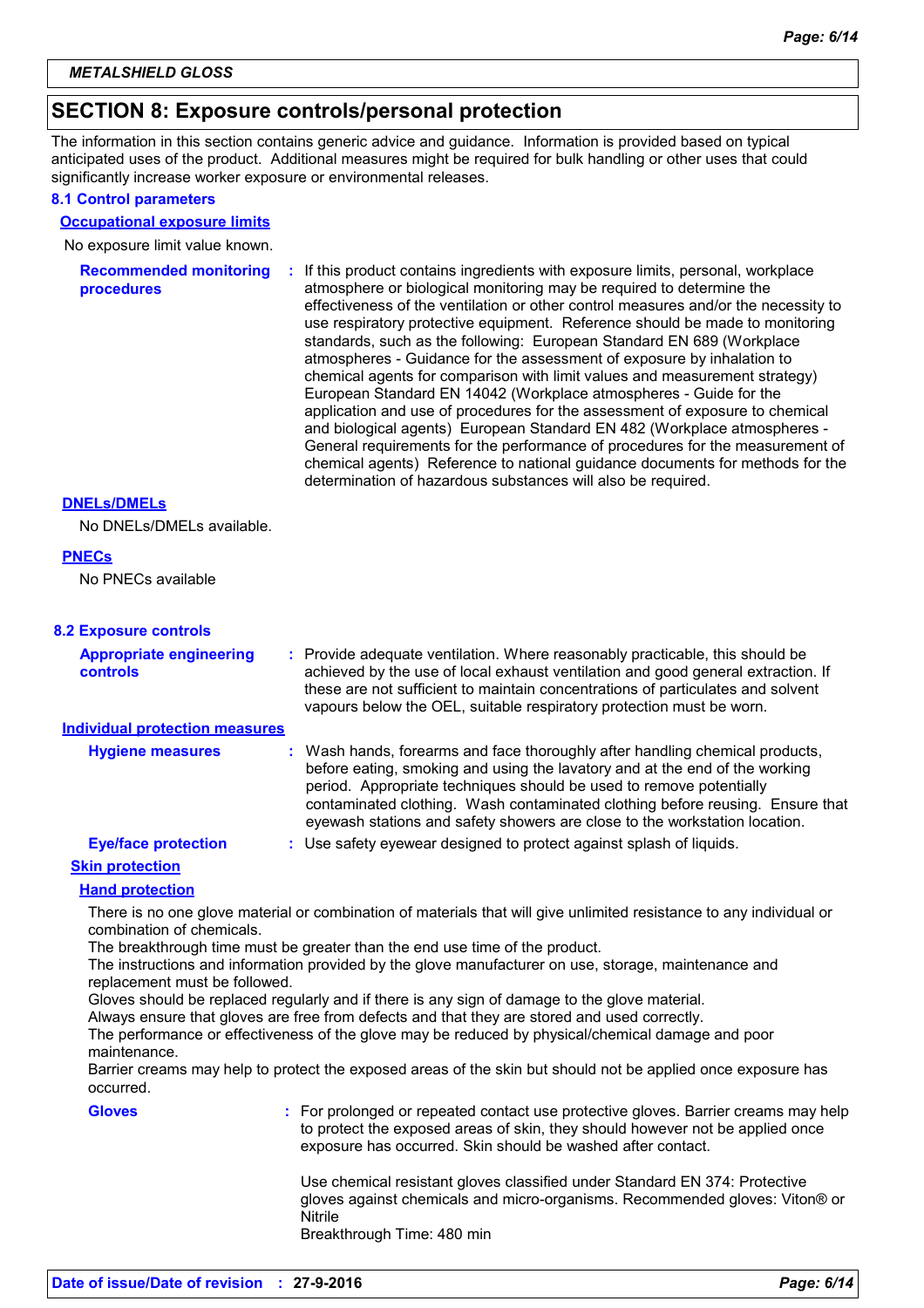# **SECTION 8: Exposure controls/personal protection**

|                               | When prolonged or frequently repeated contact may occur, a glove with a<br>protection class of 6 (breakthrough time greater than 480 minutes according to<br>EN 374) is recommended. When only brief contact is expected, a glove with a<br>protection class of 2 or higher (breakthrough time greater than 30 minutes<br>according to EN 374) is recommended.                                                                                                                                                                                                                                                                                                                          |
|-------------------------------|-----------------------------------------------------------------------------------------------------------------------------------------------------------------------------------------------------------------------------------------------------------------------------------------------------------------------------------------------------------------------------------------------------------------------------------------------------------------------------------------------------------------------------------------------------------------------------------------------------------------------------------------------------------------------------------------|
|                               | NOTICE: The selection of a specific glove for a particular application and duration<br>of use in a workplace should also take into account all relevant workplace factors<br>such as, but not limited to: Other chemicals which may be handled, physical<br>requirements (cut/puncture protection, dexterity, thermal protection), potential<br>body reactions to glove materials, as well as the instructions/specifications<br>provided by the glove supplier.                                                                                                                                                                                                                        |
|                               | The user must check that the final choice of type of glove selected for handling<br>this product is the most appropriate and takes into account the particular<br>conditions of use, as included in the user's risk assessment.                                                                                                                                                                                                                                                                                                                                                                                                                                                         |
|                               |                                                                                                                                                                                                                                                                                                                                                                                                                                                                                                                                                                                                                                                                                         |
| <b>Body protection</b>        | : Personnel should wear antistatic clothing made of natural fibres or of high-<br>temperature-resistant synthetic fibres.                                                                                                                                                                                                                                                                                                                                                                                                                                                                                                                                                               |
| <b>Other skin protection</b>  | : Appropriate footwear and any additional skin protection measures should be<br>selected based on the task being performed and the risks involved and should be<br>approved by a specialist before handling this product.                                                                                                                                                                                                                                                                                                                                                                                                                                                               |
| <b>Respiratory protection</b> | : If workers are exposed to concentrations above the exposure limit, they must use<br>appropriate, certified respirators.                                                                                                                                                                                                                                                                                                                                                                                                                                                                                                                                                               |
|                               | OLD LEAD-BASED PAINTS:                                                                                                                                                                                                                                                                                                                                                                                                                                                                                                                                                                                                                                                                  |
|                               | When surfaces are to be prepared for painting, account should be taken of the<br>age of the property and the possibility that lead-pigmented paint might be present.<br>There is a possibility that ingestion or inhalation of scrapings or dust arising from<br>the preparation work could cause health effects. As a working rule you should<br>assume that this will be the case if the age of the property is pre 1960.                                                                                                                                                                                                                                                             |
|                               | Where possible wet sanding or chemical stripping methods should be used with<br>surfaces of this type to avoid the creation of dust. When dry sanding cannot be<br>avoided, and effective local exhaust ventilation is not available, it is recommended<br>that a dust respirator is worn, that is approved for use with lead dusts, and its type<br>selected on the basis of the COSHH assessment, taking into account the<br>Workplace Exposure Limit for lead in air. Furthermore, steps should be taken to<br>ensure containment of the dusts created, and that all practicable measures are<br>taken to clean up thoroughly all deposits of dusts in and around the affected area. |
|                               | Respiratory protection in case of dust or spray mist formation. (particle filter<br>EN143 type P2) Respiratory protection in case of vapour formation. (half mask<br>with combination filter A2-P2 til concentrations of 0,5 Vol%.)                                                                                                                                                                                                                                                                                                                                                                                                                                                     |
|                               | The current Control of Lead at Work Regulations approved code of practice<br>should be consulted for advice on protective clothing and personal hygiene<br>precautions. Care should also be taken to exclude visitors, members of the<br>household and especially children from the affected area, during the actual work<br>and the subsequent clean up operations. All scrapings, dust, etc. should be<br>disposed of by the professional painting contractor as Hazardous Waste.                                                                                                                                                                                                     |
|                               | Extra precautions will also need to be taken when burning off old lead-based<br>paints because fumes containing lead will be produced. It is recommended that a<br>respirator, approved for use with particulate fumes of lead is selected on the basis<br>of the COSHH assessment, taking into account the Workplace Exposure Limit for                                                                                                                                                                                                                                                                                                                                                |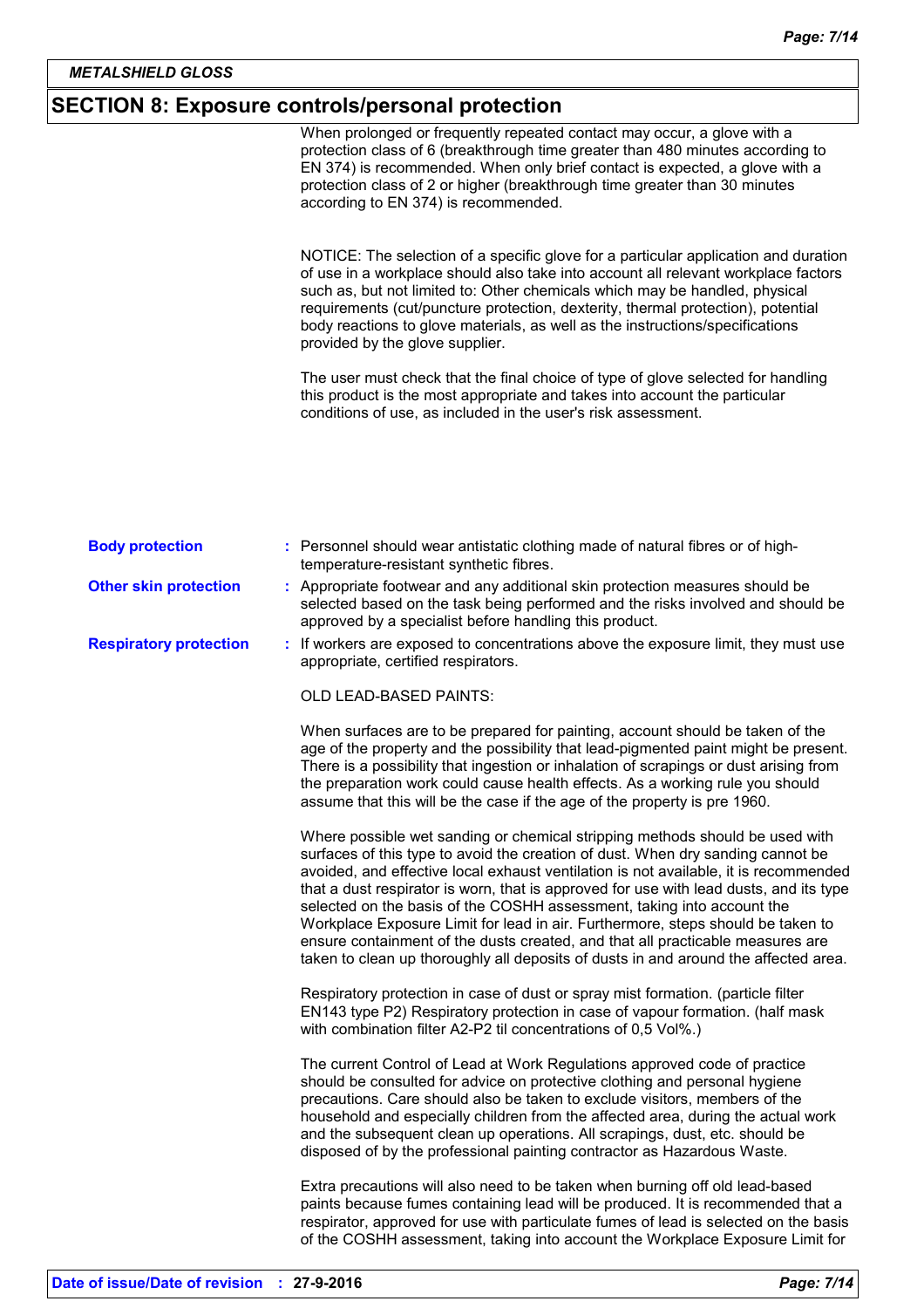### **SECTION 8: Exposure controls/personal protection**

lead in air. Similar precautions to those given above about sanding should be taken with reference to protective clothing, disposal of scrapings and dusts, and exclusion of other personnel and especially children from the building during actual work and the subsequent clean up operations.

Avoid the inhalation of dust. Wear suitable face mask if dry sanding. Special precautions should be taken during surface preparation of pre-1960s paint surfaces over wood and metal as they may contain harmful lead.

**Environmental exposure :** Do not allow to enter drains or watercourses. **controls**

### **SECTION 9: Physical and chemical properties**

| 9.1. Information on basic physical and chemical properties        |  |                                                       |  |
|-------------------------------------------------------------------|--|-------------------------------------------------------|--|
| <b>Appearance</b>                                                 |  |                                                       |  |
| <b>Physical state</b>                                             |  | : Liquid.                                             |  |
| <b>Colour</b>                                                     |  | Not available.                                        |  |
| <b>Odour</b>                                                      |  | Not available.                                        |  |
| <b>Odour threshold</b>                                            |  | Not available.                                        |  |
| pH                                                                |  | Not available.                                        |  |
| <b>Melting point/freezing point</b>                               |  | : Not available.                                      |  |
| Initial boiling point and boiling<br>range                        |  | $: 149^{\circ}$ C                                     |  |
| <b>Flash point</b>                                                |  | Closed cup: 38°C                                      |  |
| <b>Evaporation rate</b>                                           |  | : Not available.                                      |  |
| <b>Upper/lower flammability or</b><br>explosive limits            |  | : Not available.                                      |  |
| <b>Vapour pressure</b>                                            |  | : Not available.                                      |  |
| <b>Vapour density</b>                                             |  | : Not available.                                      |  |
| <b>Relative density</b>                                           |  | 1.104                                                 |  |
| <b>Solubility(ies)</b>                                            |  | Insoluble in the following materials: cold water.     |  |
| <b>Solubility in water</b>                                        |  | Not available.                                        |  |
| <b>Partition coefficient: n-octanol/: Not available.</b><br>water |  |                                                       |  |
| <b>Auto-ignition temperature</b>                                  |  | : Not available.                                      |  |
| <b>Decomposition temperature</b>                                  |  | Not available.                                        |  |
| <b>Viscosity</b>                                                  |  | Kinematic (room temperature): 6.35 cm <sup>2</sup> /s |  |
| <b>Explosive properties</b>                                       |  | Not available.                                        |  |
| <b>Oxidising properties</b>                                       |  | Not available.                                        |  |
| 9.2. Other information                                            |  |                                                       |  |
| No additional information.                                        |  |                                                       |  |

### **SECTION 10: Stability and reactivity**

| <b>10.1. Reactivity</b>                     | : No specific test data related to reactivity available for this product or its ingredients. |
|---------------------------------------------|----------------------------------------------------------------------------------------------|
| <b>10.2. Chemical stability</b>             | : Stable under recommended storage and handling conditions (see Section 7).                  |
| 10.3. Possibility of<br>hazardous reactions | : Under normal conditions of storage and use, hazardous reactions will not occur.            |
| <b>10.4. Conditions to avoid</b>            | : When exposed to high temperatures may produce hazardous decomposition<br>products.         |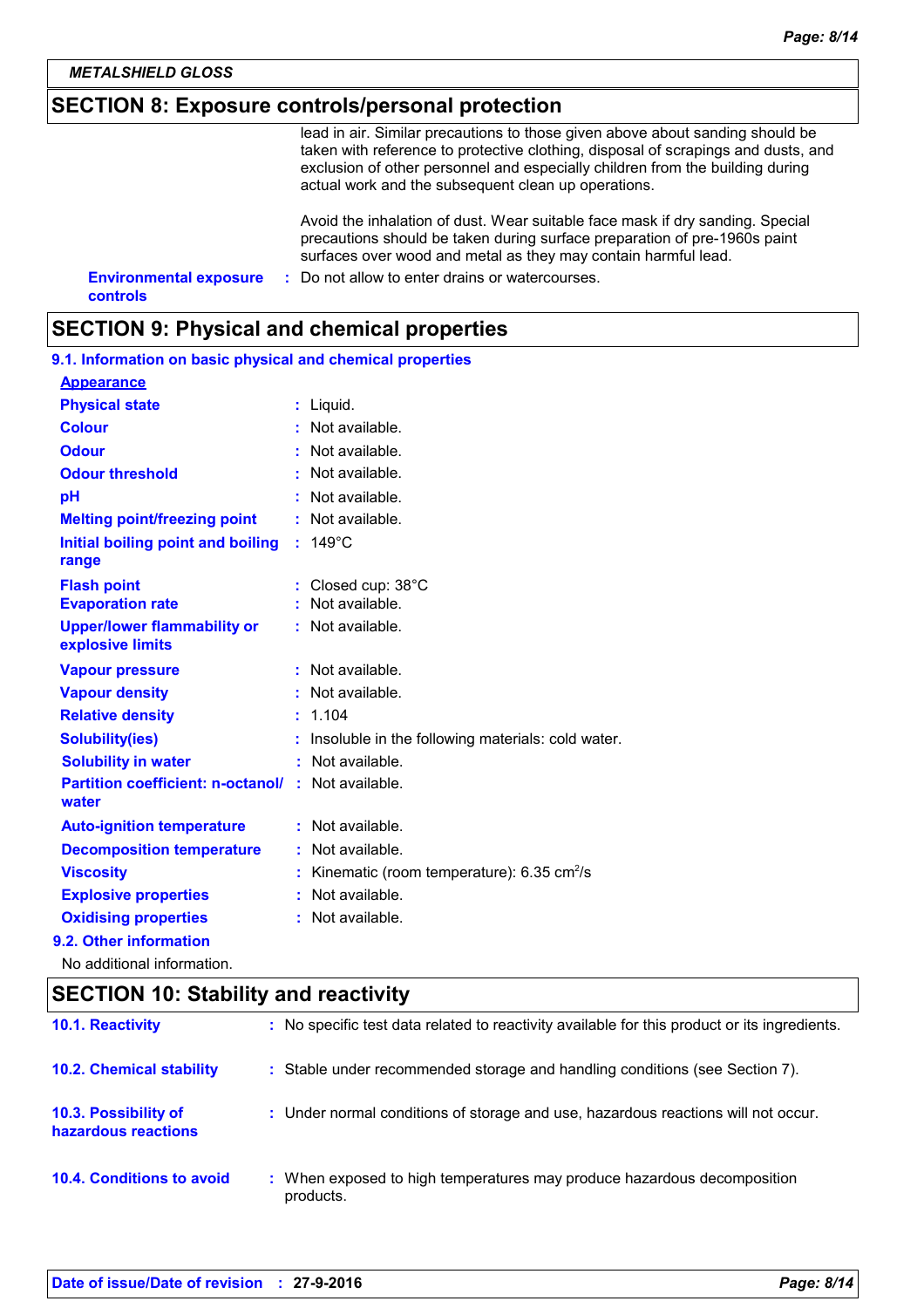### **SECTION 10: Stability and reactivity**

| 10.5. Incompatible materials                     | : Keep away from the following materials to prevent strong exothermic reactions:<br>oxidising agents, strong alkalis, strong acids. |
|--------------------------------------------------|-------------------------------------------------------------------------------------------------------------------------------------|
| <b>10.6. Hazardous</b><br>decomposition products | : Under normal conditions of storage and use, hazardous decomposition products<br>should not be produced.                           |

### **SECTION 11: Toxicological information**

#### **11.1. Information on toxicological effects**

There are no data available on the mixture itself. The mixture has been assessed following the conventional method of the CLP Regulation (EC) No 1272/2008 and is classified for toxicological properties accordingly. See Sections 2 and 3 for details.

Exposure to component solvent vapour concentrations in excess of the stated occupational exposure limit may result in adverse health effects such as mucous membrane and respiratory system irritation and adverse effects on the kidneys, liver and central nervous system. Symptoms and signs include headache, dizziness, fatigue, muscular weakness, drowsiness and, in extreme cases, loss of consciousness.

Solvents may cause some of the above effects by absorption through the skin. Repeated or prolonged contact with the mixture may cause removal of natural fat from the skin, resulting in non-allergic contact dermatitis and absorption through the skin.

If splashed in the eyes, the liquid may cause irritation and reversible damage.

Ingestion may cause nausea, diarrhea and vomiting.

This takes into account, where known, delayed and immediate effects and also chronic effects of components from short-term and long-term exposure by oral, inhalation and dermal routes of exposure and eye contact.

Contains 2-butanone oxime. May produce an allergic reaction.

| <b>Acute toxicity</b> |  |
|-----------------------|--|
|                       |  |

| <b>Conclusion/Summary</b> | Not available. |
|---------------------------|----------------|
|---------------------------|----------------|

**Acute toxicity estimates**

Not available.

#### **Irritation/Corrosion**

| <b>Product/ingredient name</b>                          | <b>Result</b>                  | <b>Species</b>  | <b>Score</b> | <b>Exposure</b> | <b>Observation</b>   |
|---------------------------------------------------------|--------------------------------|-----------------|--------------|-----------------|----------------------|
| 2-butanone oxime                                        | Eyes - Severe irritant         | Rabbit          |              |                 |                      |
| <b>Conclusion/Summary</b>                               | $:$ Not available.             |                 |              |                 |                      |
| <b>Sensitisation</b>                                    |                                |                 |              |                 |                      |
| <b>Conclusion/Summary</b>                               | $:$ Not available.             |                 |              |                 |                      |
| <b>Mutagenicity</b>                                     |                                |                 |              |                 |                      |
| <b>Conclusion/Summary</b>                               | $:$ Not available.             |                 |              |                 |                      |
| <b>Carcinogenicity</b>                                  |                                |                 |              |                 |                      |
| <b>Conclusion/Summary</b>                               | $:$ Not available.             |                 |              |                 |                      |
| <b>Reproductive toxicity</b>                            |                                |                 |              |                 |                      |
| <b>Conclusion/Summary</b>                               | $:$ Not available.             |                 |              |                 |                      |
| <b>Teratogenicity</b>                                   |                                |                 |              |                 |                      |
| <b>Conclusion/Summary</b>                               | $:$ Not available.             |                 |              |                 |                      |
| <b>Specific target organ toxicity (single exposure)</b> |                                |                 |              |                 |                      |
|                                                         | <b>Product/ingredient name</b> | <b>Category</b> |              | <b>Route of</b> | <b>Target organs</b> |

|  |  |  |  | <b>Product/ingradient name</b> |  |  |  |
|--|--|--|--|--------------------------------|--|--|--|
|--|--|--|--|--------------------------------|--|--|--|

| <b>Product/ingredient name</b>                                          | <b>Category</b> | <b>Route of</b><br>exposure | <b>Larget organs</b> |
|-------------------------------------------------------------------------|-----------------|-----------------------------|----------------------|
| Hydrocarbons, C9-C11, n-alkanes, isoalkanes, cyclics, <<br>2% aromatics | Category 3      | Not applicable.             | l Narcotic effects   |

**Specific target organ toxicity (repeated exposure)**

Not available.

#### **Aspiration hazard**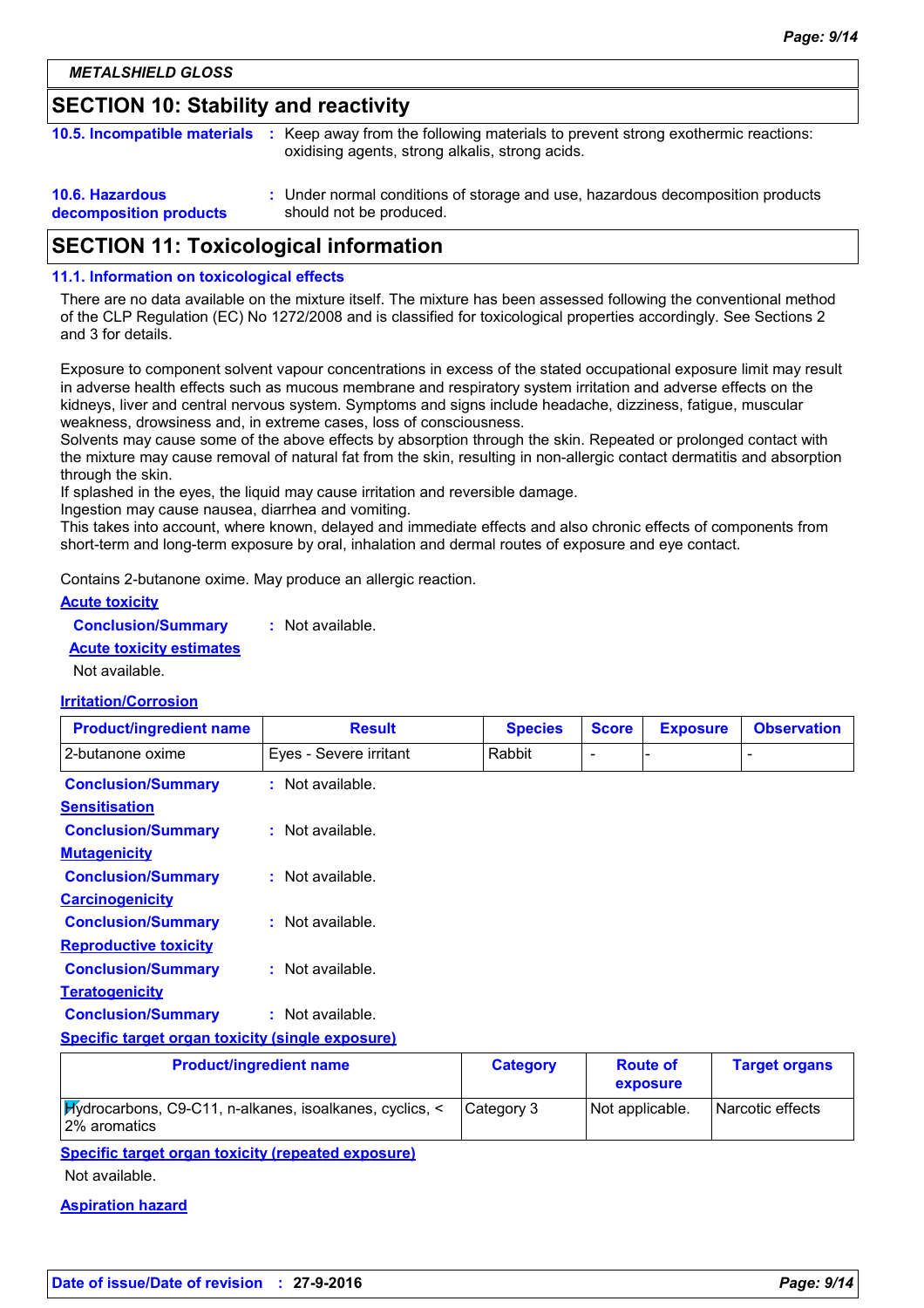# **SECTION 11: Toxicological information**

| <b>Product/ingredient name</b>                                                                 | <b>Result</b>                         |
|------------------------------------------------------------------------------------------------|---------------------------------------|
| $ \mathcal{H}_V$ drocarbons, C9-C11, n-alkanes, isoalkanes, cyclics, < 2%<br><b>Laromatics</b> | <b>ASPIRATION HAZARD - Category 1</b> |
| Hydrocarbons, C10-C13, n-alkanes, isoalkanes, cyclics, < 2%<br><b>l</b> aromatics              | <b>ASPIRATION HAZARD - Category 1</b> |

#### **Other information :** : Not available.

### **SECTION 12: Ecological information**

#### **12.1. Toxicity**

There are no data available on the mixture itself. Do not allow to enter drains or watercourses.

The mixture has been assessed following the summation method of the CLP Regulation (EC) No 1272/2008 and is not classified as hazardous to the environment.

| <b>Conclusion/Summary</b> | : Not available. |
|---------------------------|------------------|
|---------------------------|------------------|

### **12.2. Persistence and degradability**

| 12.6. Other adverse effects                             | : No known significant effects or critical hazards.   |
|---------------------------------------------------------|-------------------------------------------------------|
|                                                         | vP: Not available, vB: Not available.                 |
| <b>vPvB</b>                                             | : Not applicable.                                     |
|                                                         | P: Not available. B: Not available. T: Not available. |
| <b>PBT</b>                                              | : Not applicable.                                     |
| 12.5. Results of PBT and vPvB assessment                |                                                       |
| <b>Mobility</b>                                         | : Not available.                                      |
| <b>Soil/water partition</b><br><b>coefficient (Koc)</b> | : Not available.                                      |
| 12.4. Mobility in soil                                  |                                                       |
| <b>12.3. Bioaccumulative potential</b>                  |                                                       |
| <b>Conclusion/Summary : Not available.</b>              |                                                       |
|                                                         |                                                       |

### **SECTION 13: Disposal considerations**

The information in this section contains generic advice and guidance. The list of Identified Uses in Section 1 should be consulted for any available use-specific information provided in the Exposure Scenario(s).

### **13.1 Waste treatment methods**

| <b>Product</b>                 |                                                                                                                                                                                                                                                                                                                                                                                                                                                                                                                                                      |
|--------------------------------|------------------------------------------------------------------------------------------------------------------------------------------------------------------------------------------------------------------------------------------------------------------------------------------------------------------------------------------------------------------------------------------------------------------------------------------------------------------------------------------------------------------------------------------------------|
| <b>Methods of disposal</b>     | : The generation of waste should be avoided or minimised wherever possible.<br>Disposal of this product, solutions and any by-products should at all times comply<br>with the requirements of environmental protection and waste disposal legislation<br>and any regional local authority requirements. Dispose of surplus and non-<br>recyclable products via a licensed waste disposal contractor. Waste should not be<br>disposed of untreated to the sewer unless fully compliant with the requirements of<br>all authorities with jurisdiction. |
| <b>Hazardous waste</b>         | : The classification of the product may meet the criteria for a hazardous waste.                                                                                                                                                                                                                                                                                                                                                                                                                                                                     |
| <b>Disposal considerations</b> | : Do not allow to enter drains or watercourses.<br>Dispose of according to all federal, state and local applicable regulations.<br>If this product is mixed with other wastes, the original waste product code may no<br>longer apply and the appropriate code should be assigned.<br>For further information, contact your local waste authority.                                                                                                                                                                                                   |
| <b>Packaging</b>               |                                                                                                                                                                                                                                                                                                                                                                                                                                                                                                                                                      |
| <b>Methods of disposal</b>     | : The generation of waste should be avoided or minimised wherever possible. Waste<br>packaging should be recycled. Incineration or landfill should only be considered<br>when recycling is not feasible.                                                                                                                                                                                                                                                                                                                                             |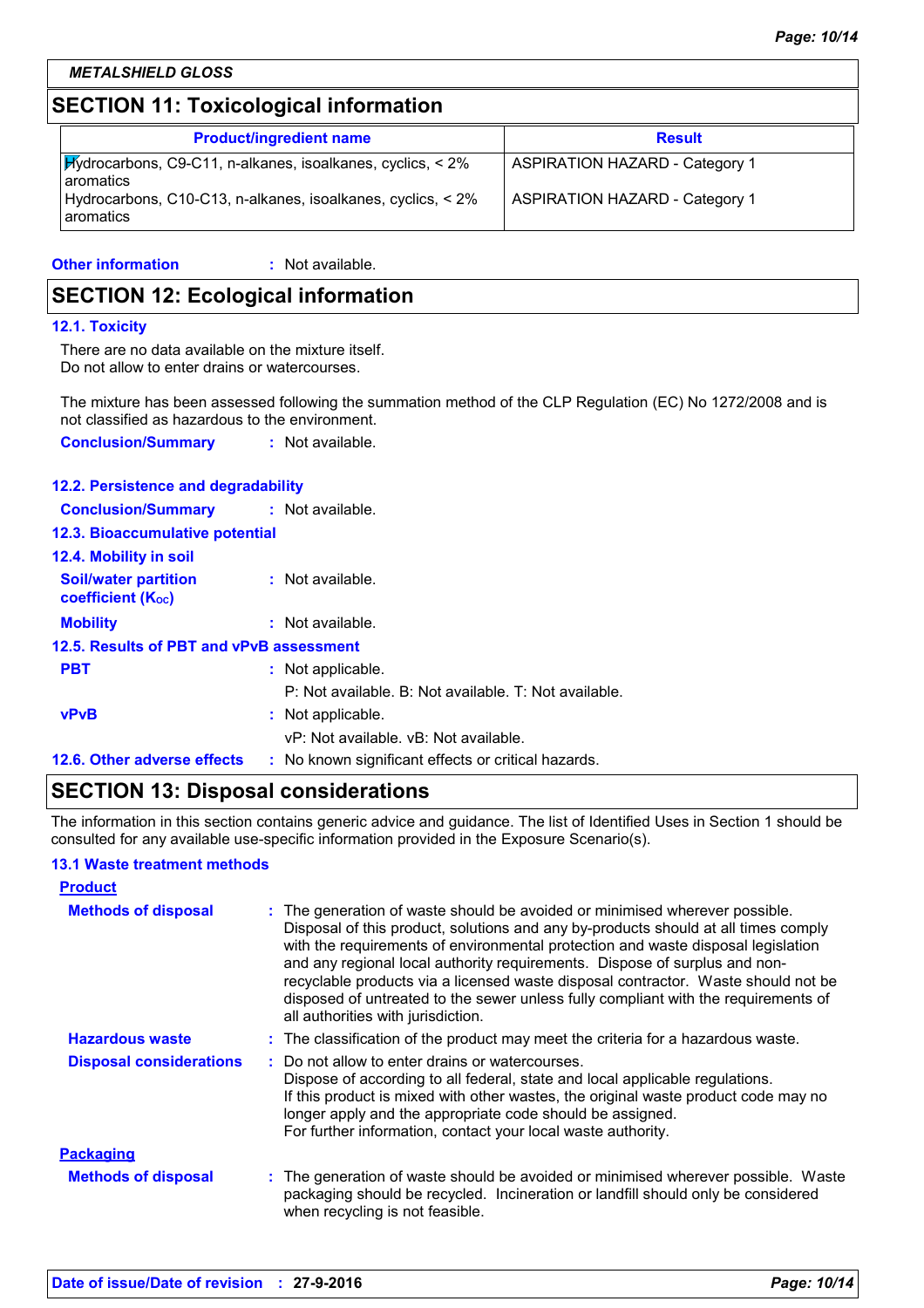# **SECTION 13: Disposal considerations**

| <b>Disposal considerations</b> | : Using information provided in this safety data sheet, advice should be obtained from<br>the relevant waste authority on the classification of empty containers.<br>Empty containers must be scrapped or reconditioned.<br>Dispose of containers contaminated by the product in accordance with local or<br>national legal provisions.                                                                                                                                                                                                                       |
|--------------------------------|---------------------------------------------------------------------------------------------------------------------------------------------------------------------------------------------------------------------------------------------------------------------------------------------------------------------------------------------------------------------------------------------------------------------------------------------------------------------------------------------------------------------------------------------------------------|
| <b>Special precautions</b>     | : This material and its container must be disposed of in a safe way. Care should be<br>taken when handling emptied containers that have not been cleaned or rinsed out.<br>Empty containers or liners may retain some product residues. Vapour from product<br>residues may create a highly flammable or explosive atmosphere inside the<br>container. Do not cut, weld or grind used containers unless they have been cleaned<br>thoroughly internally. Avoid dispersal of spilt material and runoff and contact with<br>soil, waterways, drains and sewers. |

### **SECTION 14: Transport information**

# **Information pertaining to IATA and ADN is considered not relevant since the material is not packaged in the correct approved packaging required of these methods of transport.**

|                                                                                             | <b>ADR</b>                                                                                                                                                                                                             | <b>IMDG</b>    |  |
|---------------------------------------------------------------------------------------------|------------------------------------------------------------------------------------------------------------------------------------------------------------------------------------------------------------------------|----------------|--|
| 14.1 UN number                                                                              | <b>UN1263</b>                                                                                                                                                                                                          | <b>UN1263</b>  |  |
| 14.2 UN proper<br>shipping name                                                             | <b>PAINT</b>                                                                                                                                                                                                           | <b>PAINT</b>   |  |
| <b>14.3 Transport</b><br>hazard class(es)                                                   |                                                                                                                                                                                                                        |                |  |
| <b>Class</b>                                                                                | 3                                                                                                                                                                                                                      | 3              |  |
| <b>Subsidiary class</b>                                                                     |                                                                                                                                                                                                                        |                |  |
| <b>14.4 Packing group</b>                                                                   | $\mathbf{III}$                                                                                                                                                                                                         | Ш              |  |
| 14.5<br><b>Environmental</b><br><b>hazards</b>                                              |                                                                                                                                                                                                                        |                |  |
| <b>Marine pollutant</b>                                                                     | No.                                                                                                                                                                                                                    | No.            |  |
| <b>Marine pollutant</b><br><b>substances</b>                                                |                                                                                                                                                                                                                        | Not available. |  |
| <b>14.6 Special</b><br>precautions for<br><b>user</b>                                       | Transport within user's premises: always<br>transport in closed containers that are upright<br>and secure. Ensure that persons transporting<br>the product know what to do in the event of an<br>accident or spillage. |                |  |
| <b>HI/Kemler number</b>                                                                     | 30                                                                                                                                                                                                                     |                |  |
| <b>Emergency</b><br>schedules (EmS)                                                         |                                                                                                                                                                                                                        | $F-E$ , S-E    |  |
| <b>14.7 Transport in bulk</b><br>according to Annex II of<br><b>MARPOL and the IBC Code</b> | : Not applicable.                                                                                                                                                                                                      |                |  |
|                                                                                             |                                                                                                                                                                                                                        |                |  |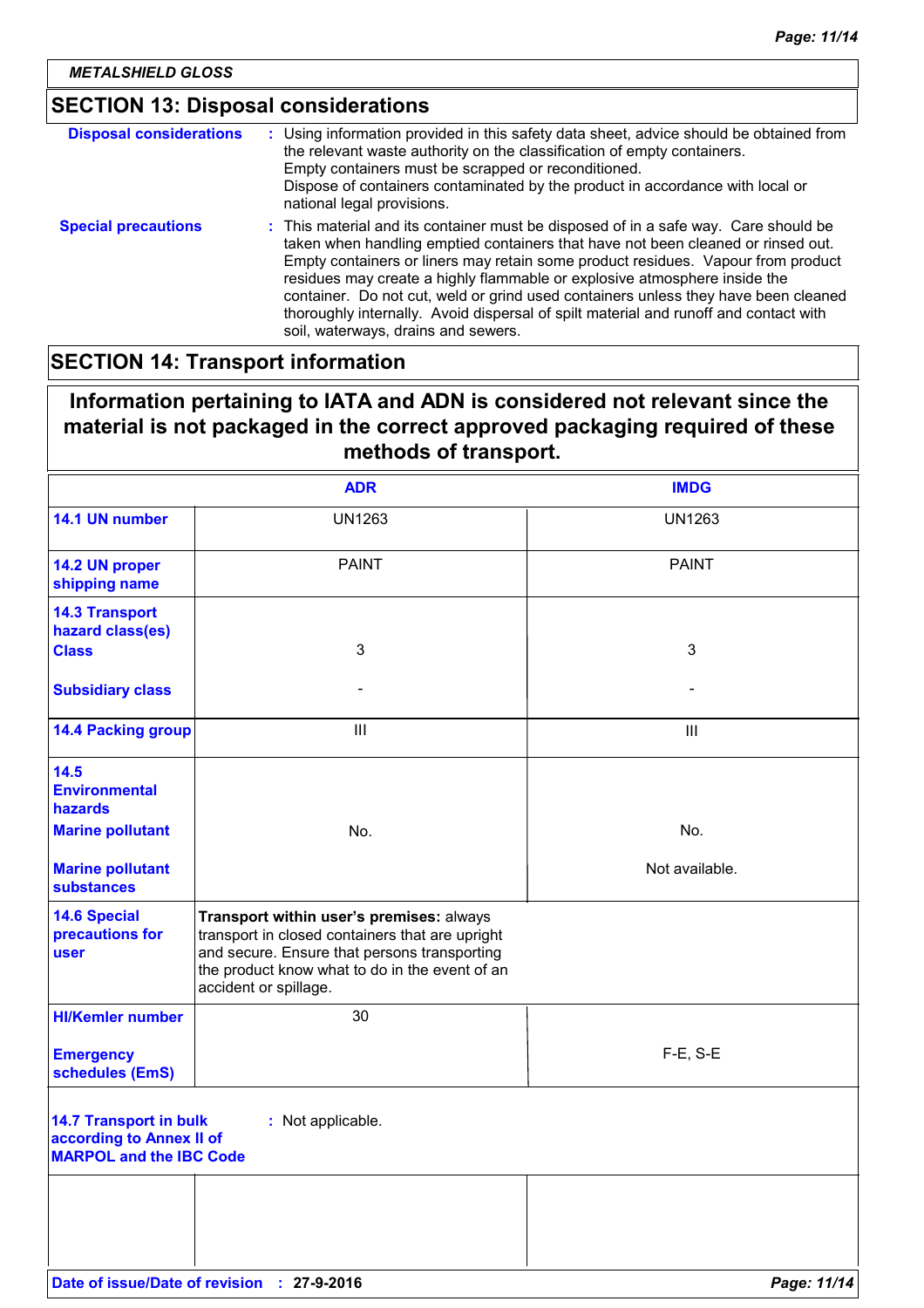*METALSHIELD GLOSS*

| Information pertaining to IATA and ADN is considered not relevant since the<br>material is not packaged in the correct approved packaging required of these<br>methods of transport. |                                                  |                                                                                                 |  |  |
|--------------------------------------------------------------------------------------------------------------------------------------------------------------------------------------|--------------------------------------------------|-------------------------------------------------------------------------------------------------|--|--|
| <b>Additional</b>                                                                                                                                                                    | <b>Special provisions</b>                        | <b>Viscous substance exemption</b>                                                              |  |  |
| <i>information</i>                                                                                                                                                                   | 640 (E)                                          | In pack sizes up to and including 30 litres,<br>under the terms of 2.3.2.5, this product is not |  |  |
|                                                                                                                                                                                      | <b>Viscous substance exemption</b>               | subject to the packaging,                                                                       |  |  |
|                                                                                                                                                                                      | In pack sizes less than 450 litres, under the    | labelling and marking requirements of the                                                       |  |  |
|                                                                                                                                                                                      | terms of 2.2.3.1.5.                              | IMDG Code, but both full documentation and                                                      |  |  |
|                                                                                                                                                                                      | this product is not subject to the provisions of | placarding of cargo transport units is still                                                    |  |  |
|                                                                                                                                                                                      | ADR.                                             | required.                                                                                       |  |  |
|                                                                                                                                                                                      | <b>Tunnel code</b><br>(D/E)                      |                                                                                                 |  |  |
|                                                                                                                                                                                      |                                                  |                                                                                                 |  |  |

### **SECTION 15: Regulatory information**

**15.1 Safety, health and environmental regulations/legislation specific for the substance or mixture**

**EU Regulation (EC) No. 1907/2006 (REACH)**

**Annex XIV - List of substances subject to authorisation**

### **Annex XIV**

None of the components are listed.

**Substances of very high concern**

None of the components are listed, or the component present is below its threshold.

**Annex XVII - Restrictions : Not applicable. on the manufacture, placing on the market and use of certain dangerous substances, mixtures and articles**

#### **Other EU regulations**

**VOC :** Not available.

**Europe inventory :** At least one component is not listed.

| <b>Product/ingredient name Carcinogenic</b> | <b>effects</b> | Mutagenic effects Developmental | <b>effects</b> | <b>Fertility effects</b> |
|---------------------------------------------|----------------|---------------------------------|----------------|--------------------------|
| 2-butanone oxime                            | Carc. 2, H351  | -                               |                |                          |

### **Seveso Directive**

This product is controlled under the Seveso Directive.

#### **Danger criteria**

#### **Category**

P5c: Flammable liquids 2 and 3 not falling under P5a or P5b C6: Flammable (R10)

### **International regulations**

**Chemical Weapon Convention List Schedules I, II & III Chemicals** Not listed.

### **Montreal Protocol (Annexes A, B, C, E)**

Not listed.

**Stockholm Convention on Persistent Organic Pollutants**

### Not listed.

**Rotterdam Convention on Prior Inform Consent (PIC)** Not listed.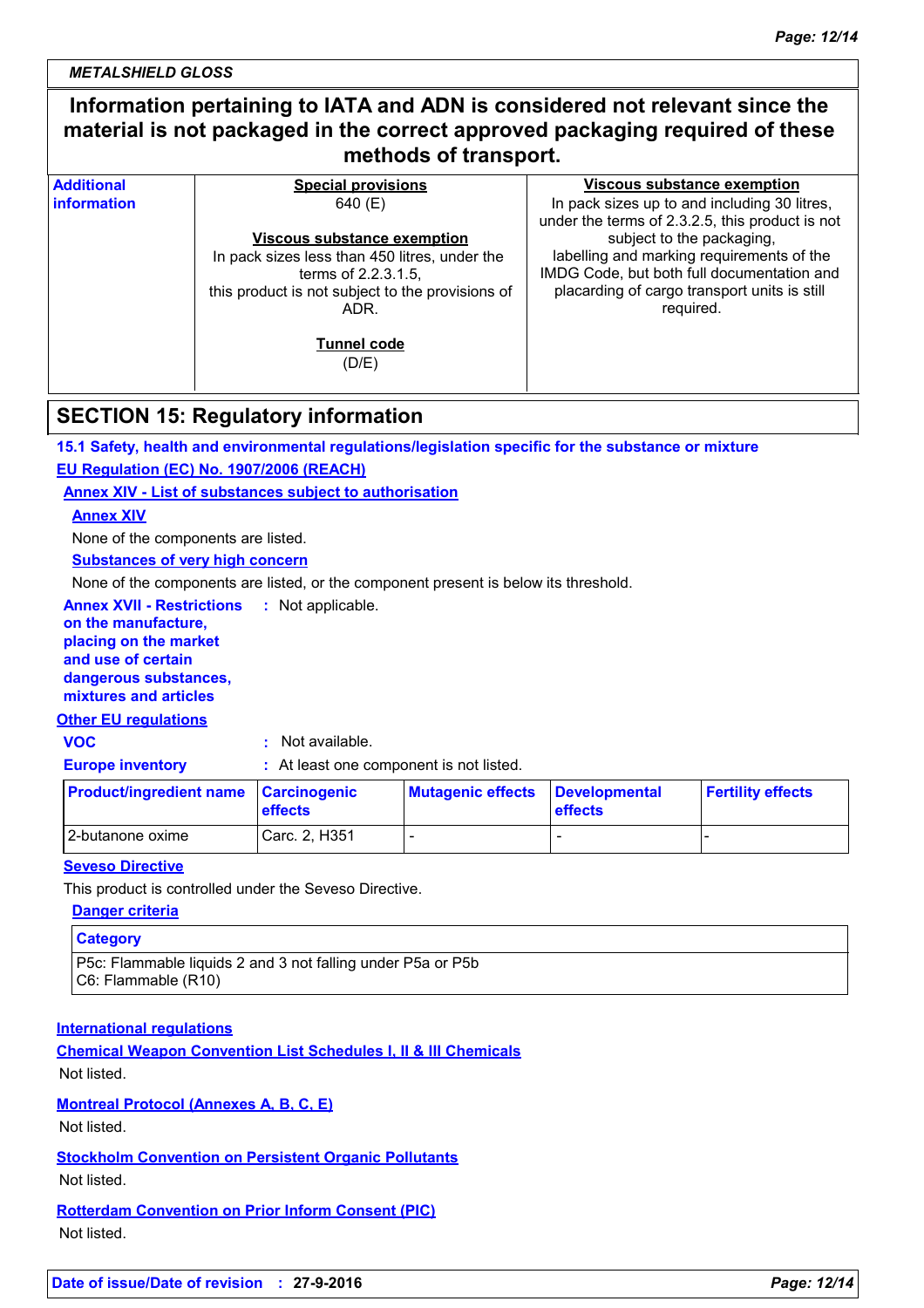# **SECTION 15: Regulatory information**

**UNECE Aarhus Protocol on POPs and Heavy Metals**

Not listed.

**15.2 Chemical Safety Assessment :** Not applicable.

### **SECTION 16: Other information**

| <b>CEPE code</b> |
|------------------|
|------------------|

 $\nabla$  Indicates information that has changed from previously issued version.

| <b>Abbreviations and acronyms : ATE = Acute Toxicity Estimate</b><br>CLP = Classification, Labelling and Packaging Regulation [Regulation (EC) No.<br>1272/2008]<br>DMEL = Derived Minimal Effect Level<br>DNEL = Derived No Effect Level<br>EUH statement = CLP-specific Hazard statement<br>PBT = Persistent, Bioaccumulative and Toxic<br>PNEC = Predicted No Effect Concentration<br><b>RRN = REACH Registration Number</b> |
|---------------------------------------------------------------------------------------------------------------------------------------------------------------------------------------------------------------------------------------------------------------------------------------------------------------------------------------------------------------------------------------------------------------------------------|
| vPvB = Very Persistent and Very Bioaccumulative                                                                                                                                                                                                                                                                                                                                                                                 |

### **Procedure used to derive the classification according to Regulation (EC) No. 1272/2008 [CLP/GHS]**

|                                                        | <b>Classification</b>                                                                                                                                        | <b>Justification</b>                                                                                                                                                                                                                                                                                                                                                                              |
|--------------------------------------------------------|--------------------------------------------------------------------------------------------------------------------------------------------------------------|---------------------------------------------------------------------------------------------------------------------------------------------------------------------------------------------------------------------------------------------------------------------------------------------------------------------------------------------------------------------------------------------------|
| Flam. Liq. 3, H226<br>STOT SE 3, H336                  |                                                                                                                                                              | On basis of test data<br>Calculation method                                                                                                                                                                                                                                                                                                                                                       |
| <b>Full text of abbreviated H</b><br><b>statements</b> | H226<br>H <sub>304</sub><br>H312<br>H317<br>H318<br>H336<br>H351                                                                                             | Flammable liquid and vapour.<br>May be fatal if swallowed and enters airways.<br>Harmful in contact with skin.<br>May cause an allergic skin reaction.<br>Causes serious eye damage.<br>May cause drowsiness or dizziness.<br>Suspected of causing cancer.                                                                                                                                        |
| <b>Full text of classifications</b><br>[CLP/GHS]       | Acute Tox. 4, H312<br>Asp. Tox. 1, H304<br>Carc. 2, H351<br>EUH066<br>Eye Dam. 1, H318<br>Flam. Liq. 3, H226<br><b>Skin Sens. 1, H317</b><br>STOT SE 3, H336 | <b>ACUTE TOXICITY (dermal) - Category 4</b><br>ASPIRATION HAZARD - Category 1<br><b>CARCINOGENICITY - Category 2</b><br>Repeated exposure may cause skin dryness or cracking.<br>SERIOUS EYE DAMAGE/ EYE IRRITATION - Category<br><b>FLAMMABLE LIQUIDS - Category 3</b><br>SKIN SENSITIZATION - Category 1<br>SPECIFIC TARGET ORGAN TOXICITY (SINGLE<br>EXPOSURE) (Narcotic effects) - Category 3 |
| <b>Date of printing</b>                                | $: 27 - 9 - 2016$                                                                                                                                            |                                                                                                                                                                                                                                                                                                                                                                                                   |
| Date of issue/ Date of<br>revision                     | $: 27 - 9 - 2016$                                                                                                                                            |                                                                                                                                                                                                                                                                                                                                                                                                   |
| Date of previous issue                                 | $: 8 - 3 - 2016$                                                                                                                                             |                                                                                                                                                                                                                                                                                                                                                                                                   |
| <b>Version</b>                                         | : 10                                                                                                                                                         |                                                                                                                                                                                                                                                                                                                                                                                                   |

### **Notice to reader**

*IMPORTANT NOTE The information in this data sheet is not intended to be exhaustive and is based on the present state of our knowledge and on current laws: any person using the product for any purpose other than that specifically recommended in the technical data sheet without first obtaining written confirmation from us*  as to the suitability of the product for the intended purpose does so at his own risk. It is always the *responsibility of the user to take all necessary steps to fulfill the demands set out in the local rules and legislation. Always read the Material Data Sheet and the Technical Data Sheet for this product if available. All advice we give or any statement made about the product by us (whether in this data sheet or otherwise) is correct to the best of our knowledge but we have no control over the quality or the condition of the substrate or the many factors affecting the use and application of the product. Therefore, unless we specifically agree in writing otherwise, we do not accept any liability whatsoever for the performance of the product or for any loss or damage arising out of the use of the product. All products supplied and technical advice given are subject*